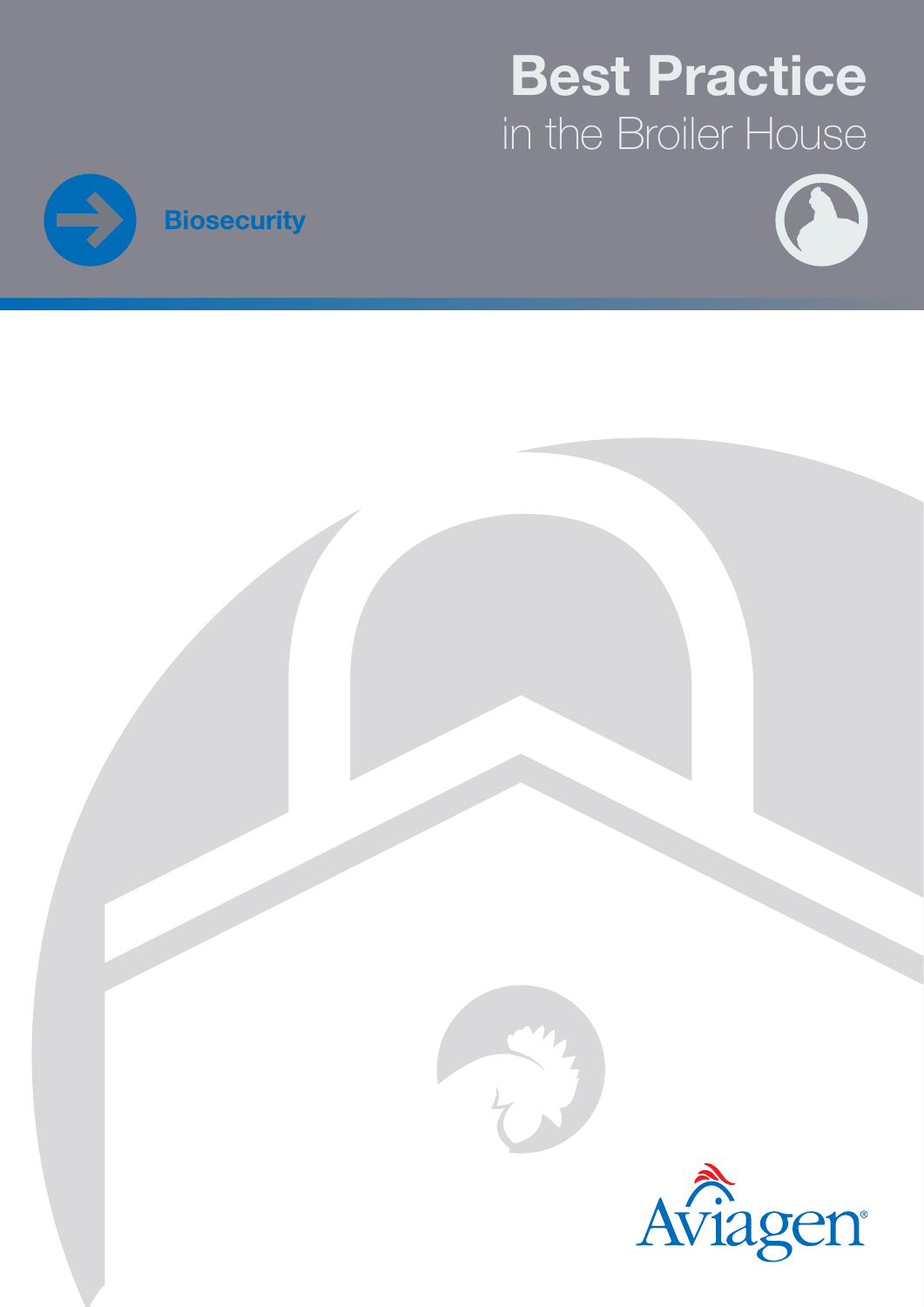### Introduction

Biosecurity creates hygienic conditions within the poultry house to minimize the adverse effects of disease, optimize bird performance and welfare and provide assurance on food safety issues. Poor bird health has a negative impact on all aspects of flock management and production, including growth rate, FCR, mortality, condemnations, processing traits, and bird welfare.

### Best practice for Biosecurity

A biosecurity program should be:



Providing a period of downtime in between flocks is key.

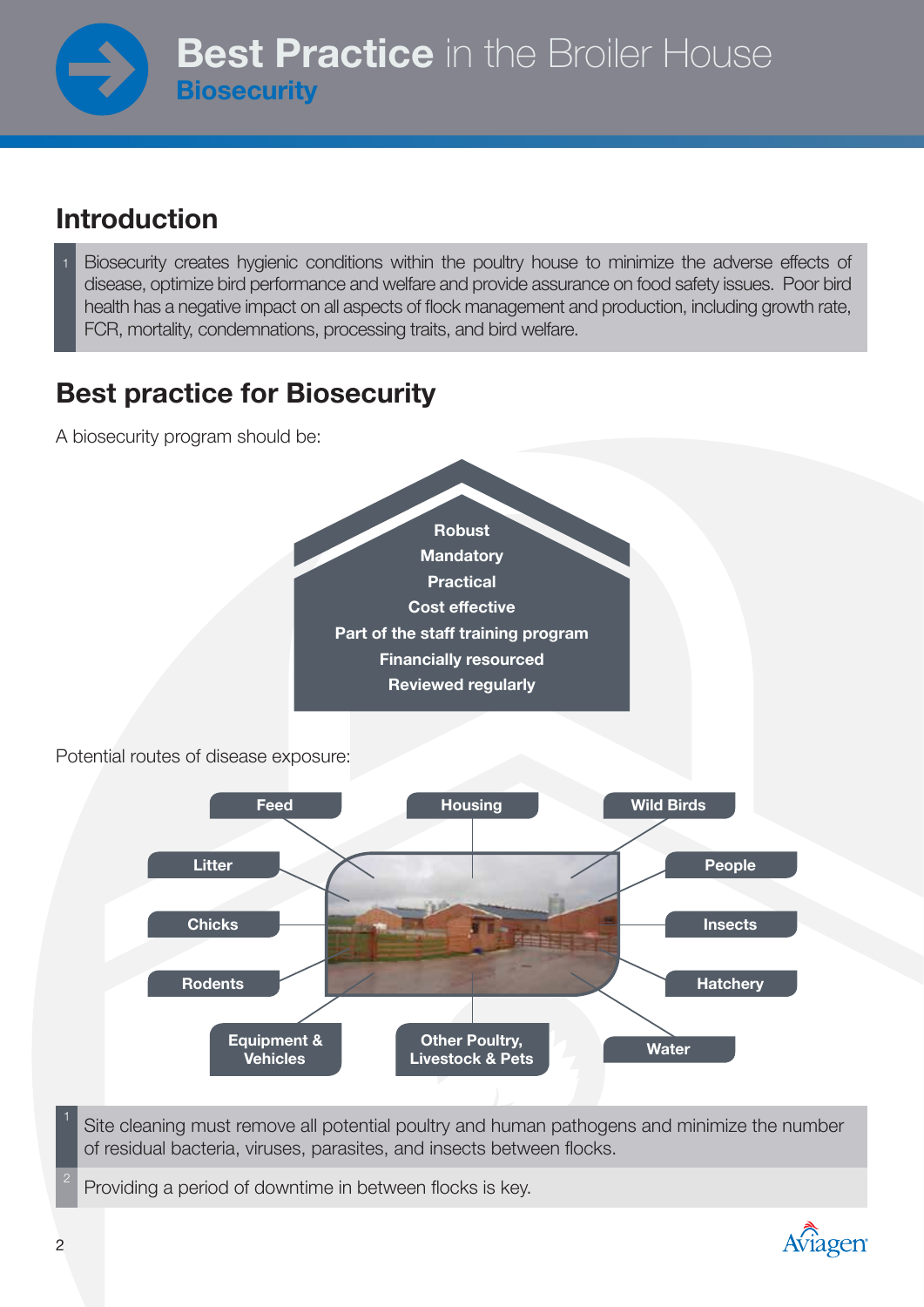### Cleaning and Disinfection

### Step 1.

Plan well Draw up a plan detailing dates, times, labor, and equipment requirements prior to depleting the farm.

### Step 2.

#### Insect Control

Wearing appropriate protective equipment, spray the interior of the house with a locally recommended insecticide as soon as the flock is removed (while the house is still warm). A second treatment with insecticide should be completed before fumigation.

### Step 3.

### Remove Dust

Remove all dust and cobwebs from interior surfaces and equipment.



### Step 4.

#### Pre-Spray

Wearing appropriate protective equipment, spray detergent solution throughout the house interior to dampen down dust. Close the curtains in open-sided houses first.

#### Step 5.

#### Remove Equipment

Remove all equipment from the house and raise automatic feeders and drinkers.

### Step 6.

#### Remove and dispose of litter

Litter must be removed to a distance of at least 3.2 km (2 miles) and disposed of in accordance with local government regulations.

### Step 7.

#### Washing

Use a pressure washer with a foam detergent. Ensure the detergent is compatible with the disinfectant to be used. Rinse with hot water.



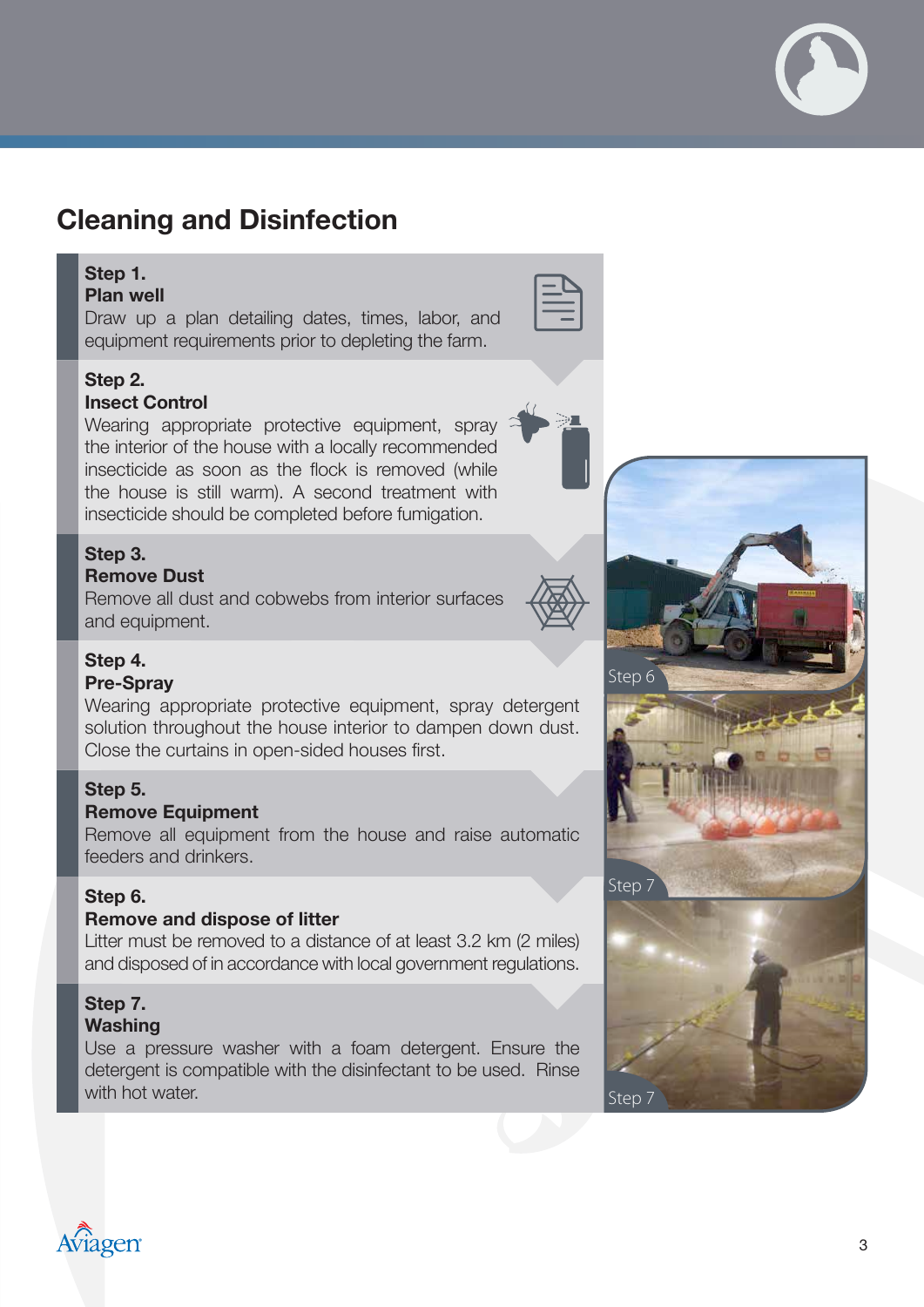### Cleaning and Disinfection

#### Step 8.

#### Clean the water and feeding systems Water System

- Drain, clean, and disinfect the water system.
- Water pipes should be cleaned at least once a flock to remove any biofilm that may have built up. If physical cleaning is not possible, use high levels (140 ppm) of chlorine.
- Flush water lines with clean, fresh water prior to placement.

### Feeding System

- Empty, wash, and disinfect all feeding equipment.
- Empty bulk bins and connecting pipes and brush out. Clean out and seal all openings.
- Fumigate wherever possible.

#### Step 9. **Disinfection**

Use an approved disinfectant which is effective against specific poultry bacteria and viruses. Follow manufacturer's instructions at all times. Most disinfectants are not effective against sporulated coccidial oocysts. Selective coccidial treatments should be used by trained staff only.

N.B Disinfectants are ineffective in the presence of dirt and organic matter and should not be applied to wet surfaces (this will cause dilution).

#### Step 10. Fumigation

Where permitted, formalin fumigation should be completed by trained personnel, following local safety legislation and guidelines. Fumigate as soon as possible after disinfection; surfaces should be damp and the house warmed to a minimum of 21°C (70°F) and an RH of greater than 65%. Seal the house for 24 hours (no entry permitted). Ventilate the house to reduce formalin levels to 2 ppm before entry to the house is permitted. Repeat fumigation after the litter has been spread.



Drain, clean and disinfect the water system



Empty and clean out bulk bins and connecting pipes



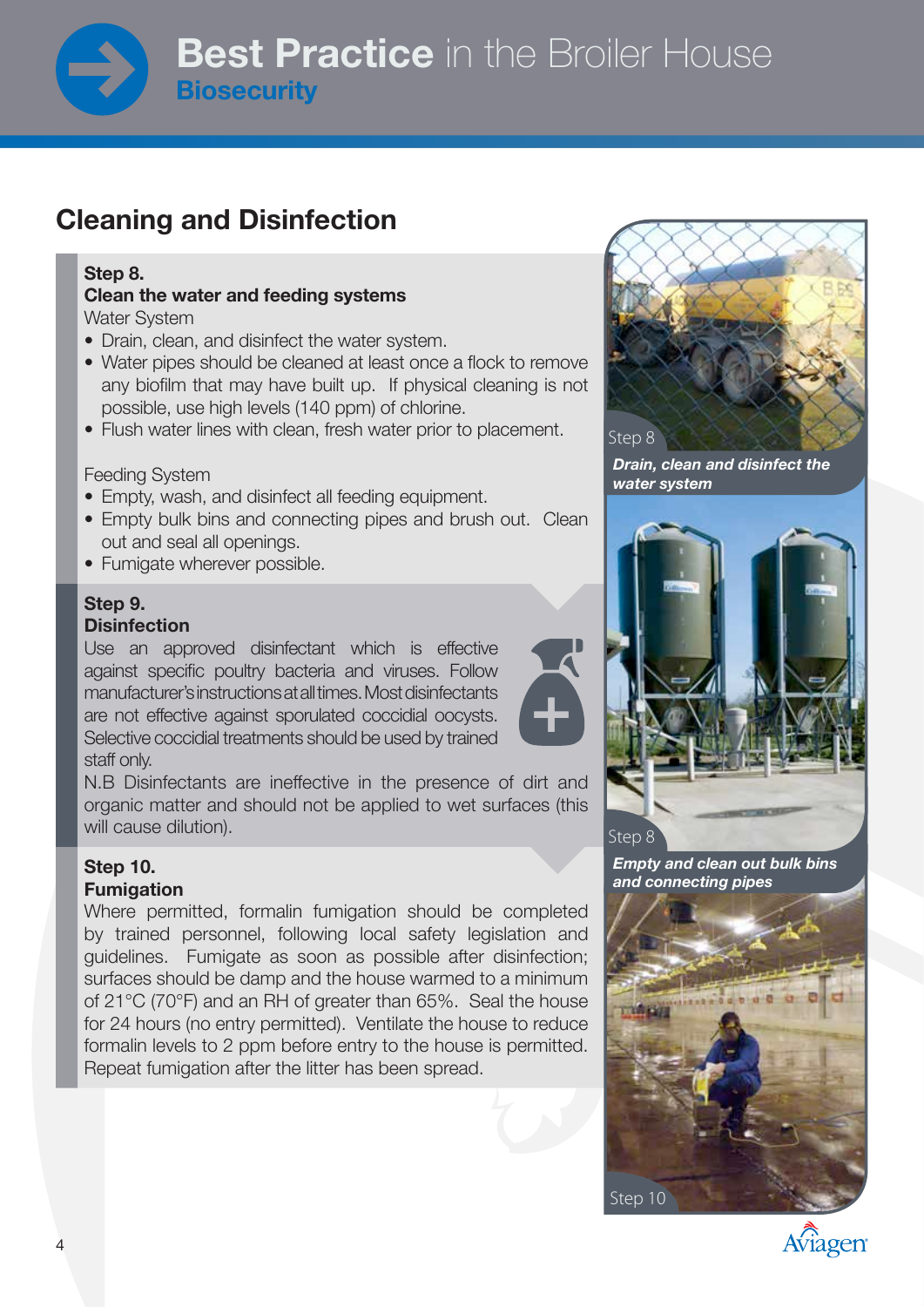### Cleaning External Areas

- External areas around the house should be cleaned and disinfected thoroughly as well. Particular attention should be paid to the area under ventilator and extractor fans, under feed bins, access routes, door surrounds, and gutters.
- Ideally, the house should be surrounded by an area of concrete or gravel (1-3 m / 3-10 ft in width). If this is not possible, the area around the house must be free from vegetation and machinery / equipment, have a level surface, and be well drained.



### Evaluating Farm Cleaning and Disinfection Efficacy

- <sup>1</sup> Monitor the efficacy of cleaning and disinfection regularly. Complete bacterial and salmonella counts at least once a flock. Monitoring trends in salmonella / bacterial counts will allow continuous improvements in farm hygiene to be made.
- <sup>2</sup> If cleaning and disinfection has been effective, no salmonella species should be isolated during sampling.



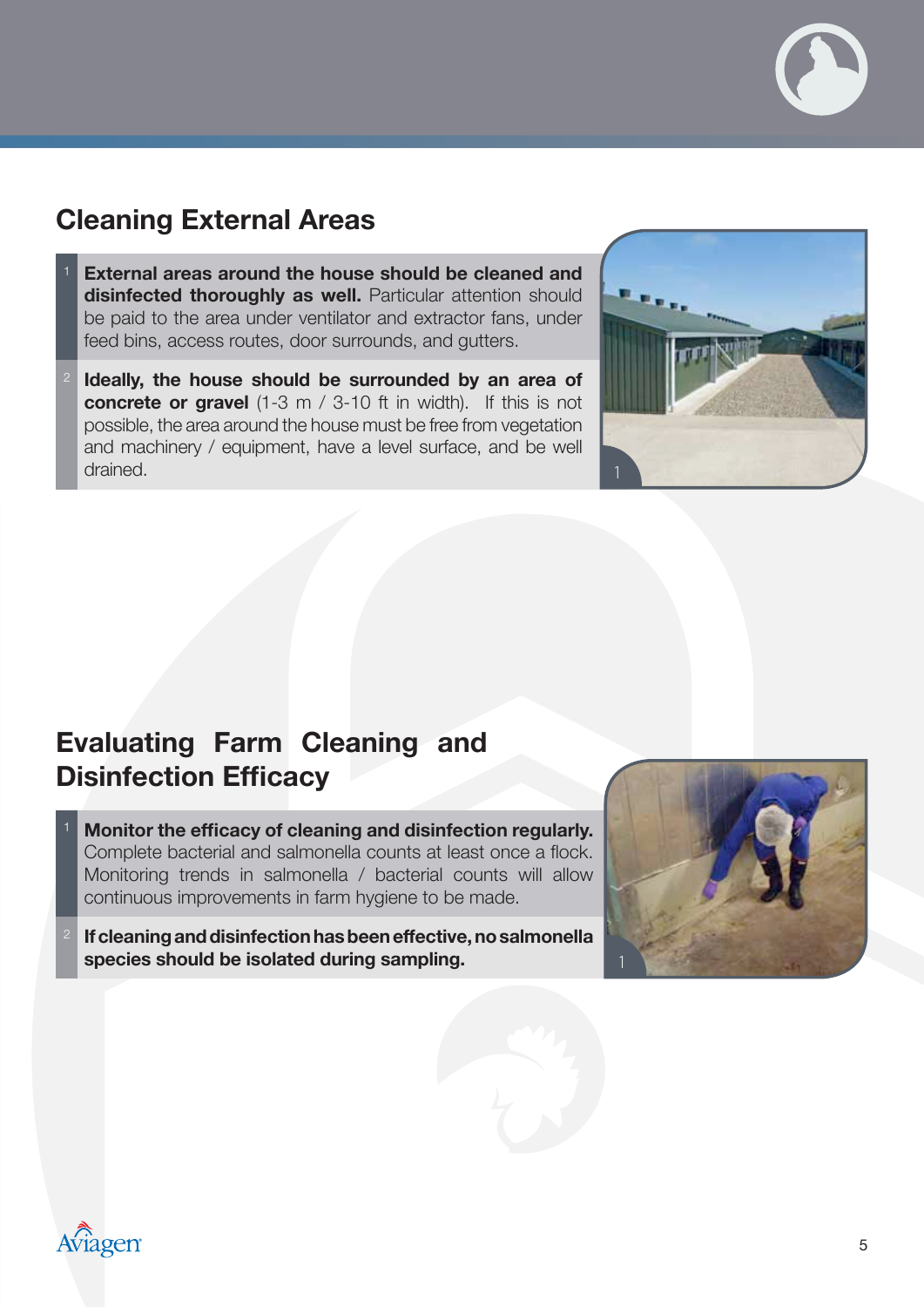## **Best Practice** in the Broiler House **Biosecurity**

### Water Quality

| Test water quality at least once a year. |                            |
|------------------------------------------|----------------------------|
| <b>Criteria</b>                          | <b>Concentration (ppm)</b> |
| <b>Total Dissolved Solids</b>            | $0 - 1000$                 |
| pH                                       | $6.5 - 8.5$                |
| Sulphates                                | 50-200                     |
| Chloride                                 | 250                        |
| Potassium                                | $<$ 300                    |
| Magnesium                                | 50-125                     |
| Nitrate Nitrogen                         | 10 (maximum level)         |
| <b>Nitrates</b>                          | trace                      |
| Iron                                     | < 0.3                      |
| Fluoride                                 | 2 (maximum level)          |
| <b>Bacterial Coliforms</b>               | $0$ cfu/ml                 |
| Calcium                                  | 600 (maximum level)        |
| Sodium                                   | 50-300                     |

- <sup>2</sup> Chlorination to give between 3 and 5 ppm free chlorine at drinker level is effective in controlling bacteria.
- <sup>3</sup> Where hard water is a problem (iron levels > 3mg / l), filter water with a 40 - 50 micron filter.
- It is a good idea to routinely check the water supply **throughout the flock.** Simply run water out of the end of the line and check for clarity. If a high level of dirt is visible, water line sanitation is not appropriate and needs to be altered.

### Preventing Diseases Transmitted by Humans

- **Prevent unauthorized access to the farm.** The perimeter of the farm should be fenced and no entry signs posted.
- All people entering the farm should shower on and change clothing.
- <sup>3</sup> Maintain a visitor record.
- Hands and boots should be sanitized when entering and leaving individual houses. It is also a good idea to change to clean boots once inside the house.
- <sup>5</sup> Clean and disinfect all equipment before bringing it into a house.
- Visit the youngest flocks first.





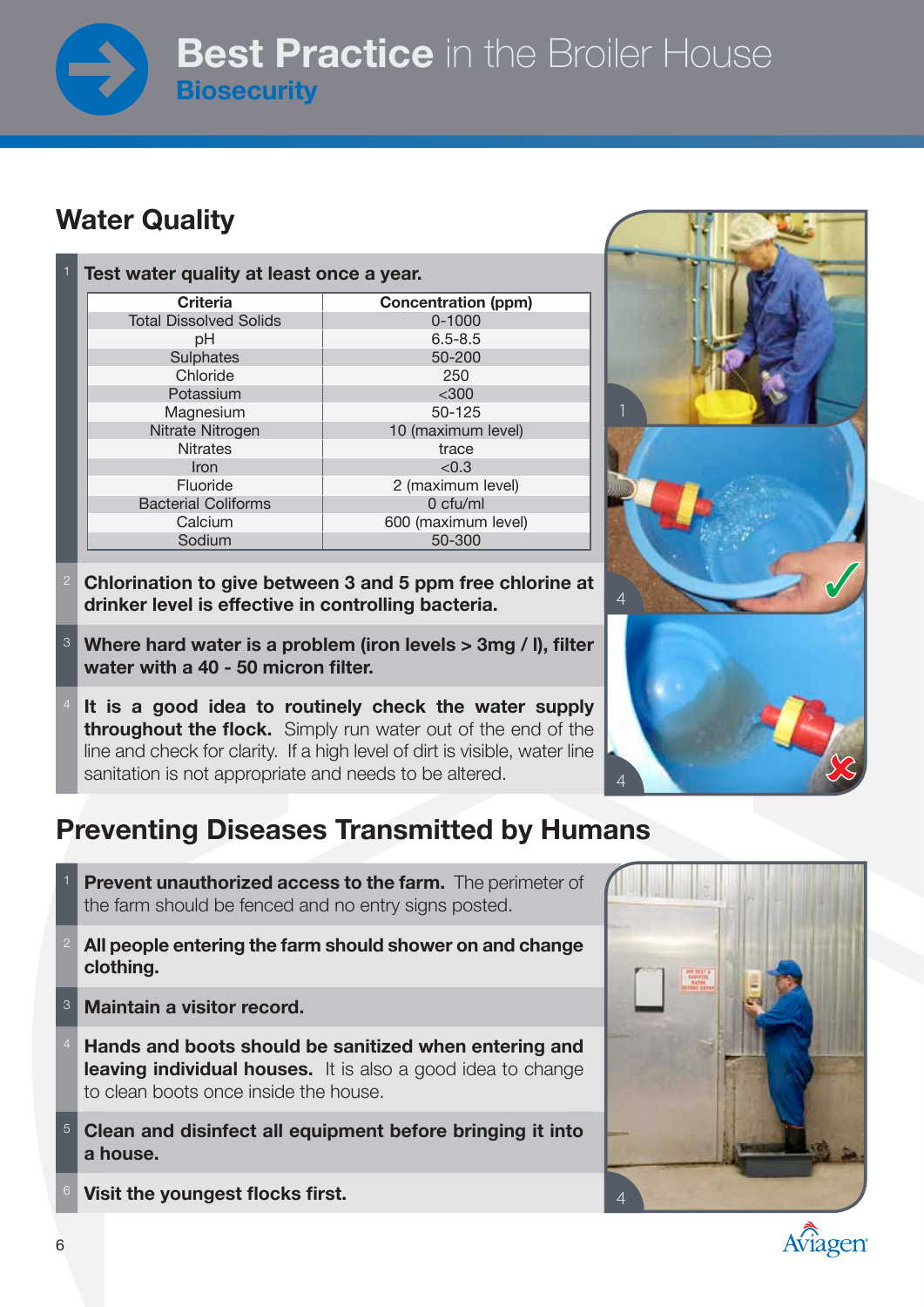

### Preventing Disease Transmitted by Animals



Example of an effective rodent baiting plan: